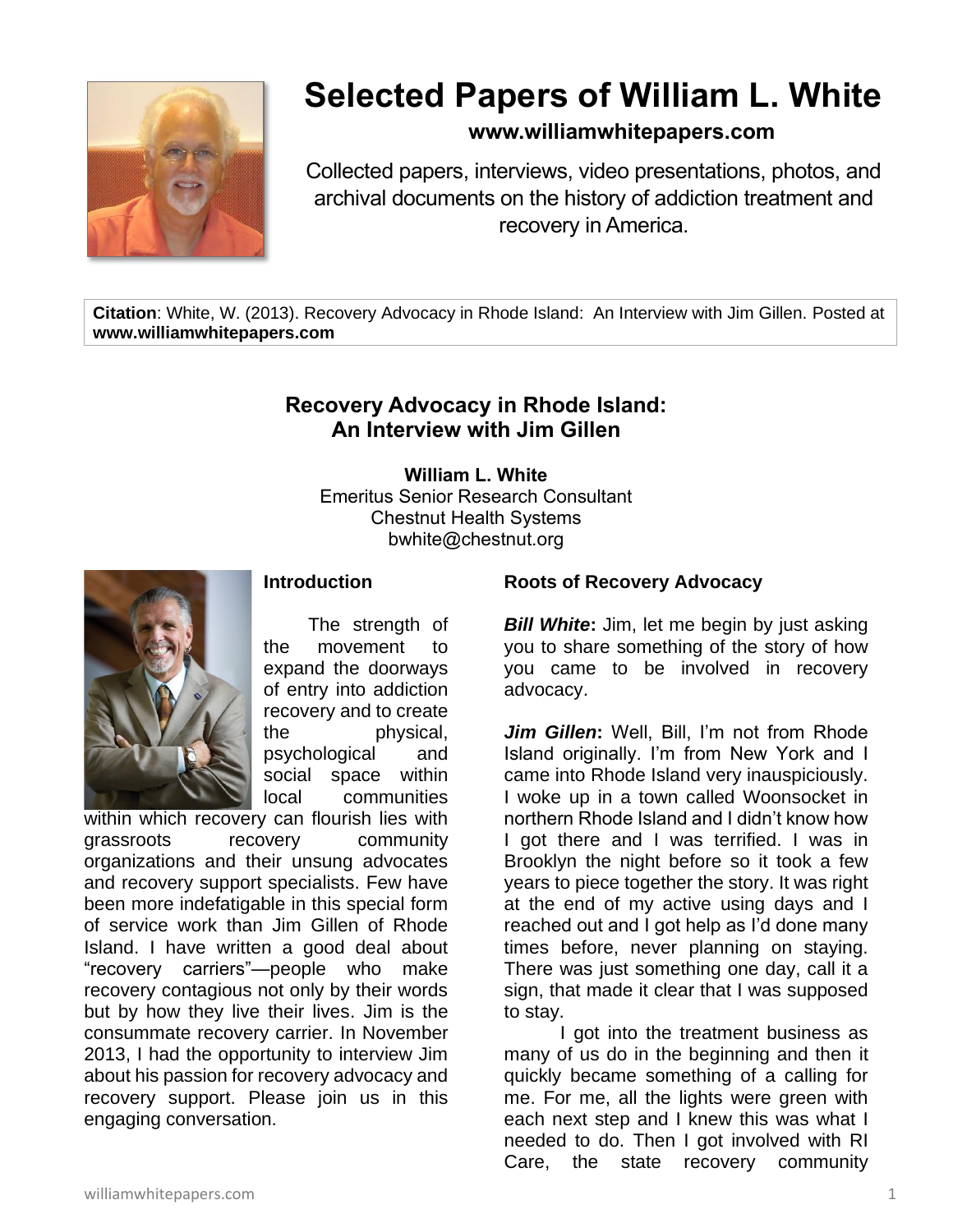organization. I worked with adolescents. I worked in a detox. I worked in a methadone clinic for a number of years. And in each place, I was passionate about advocating for the patient. The agencies I worked with were very supportive. And then RI Care leadership was vacant and I was afraid it was going to die so I agreed to do it for five hours a week, along with my regular full-time job. I stayed with RICares for several years and then the Providence Center, which is Rhode Island's largest community mental health and substance use disorder treatment provider.

There were some folks I had worked with for a number of years who had an interest in taking a chance and starting a recovery services department and I've never looked back. That was five years ago and I've been very active in the recovery community. Rhode Island is such a small state, it's pretty easy to accomplish a lot of things state-wide. Plus, I'm not exactly a shrinking violet. I put myself out there and just connected with people. As much as I missed my kids and grandkids in New York, I know this is where I'm supposed to be and that this is what I'm supposed to be doing. It is a calling, which is a mixed blessing sometimes.

**Bill White:** And I am sure those connections you referenced were part of what put Rhode Island on the map in terms of recovery advocacy and support services.

*Jim Gillen***:** Yes. There were a lot of such connections. There was the donor who came to us and asked us if we'd be willing to take on the project of developing a recovery community center. Through that process, I met some wonderful advocates, like Tom Coderre and Steve Gumbley. And then there is Dale Klatzker, CEO at the Providence Center. He took a lot of chances in some tough times, but he just kept saying it's the right thing to do. He's just tremendous in his unwavering support for both the recovery supports and just recovery in general in the state.

## **The Anchor Recovery Community Center**

**Bill White:** A lot of your focus has been on the Anchor Recovery Community Centers. Could you describe the Centers and their operations?

*Jim Gillen***:** We have three Anchor Recovery Community Centers now. On December 2<sup>nd,</sup> 2013, the original Anchor Recovery turned three years old. We have just passed 200,000 overall visits. At present, we average anywhere from 6,500 to 6,900 people visiting a month and a lot of people come every day. We see about 1,800 to 2,000 unique visitors monthly. Anchor is about 6,000 square feet of recovery paradise. I'd like to sit and tell you that it's going exactly according to my blueprint but that is not the case. We realized early on that we needed to go where the community needed us to go. We did a lot of research and visited a lot of different recovery community centers. We had a lot of help from Phil Valentine in Connecticut and Mark Ames in Vermont.

The first week or so I was there with a volunteer and my dog, with my face pressed against the window wondering if anybody was going to come in. One day the doors just blew open and people have been coming ever since. It's become such a brand and part of the discharge planning by every treatment provider. Everybody knows and utilizes Anchor. Our funding is quite limited, but we're the only recovery community center. We had a SAMHSA Recovery Oriented Systems of Care (ROSC) grant, which allowed us to get started. We have a private donor and the good graces of the Providence Center. We've been able to keep the doors open and the recovery fires burning. But we need state support of recovery services. It is an investment that just makes so much sense.

*Bill White***:** Jim, you mentioned three locations: could you share where those three locations are at now?

*Jim Gillen***:** Yes. Our original location is Anchor Recovery Community Center in Pawtucket, just about five minutes north of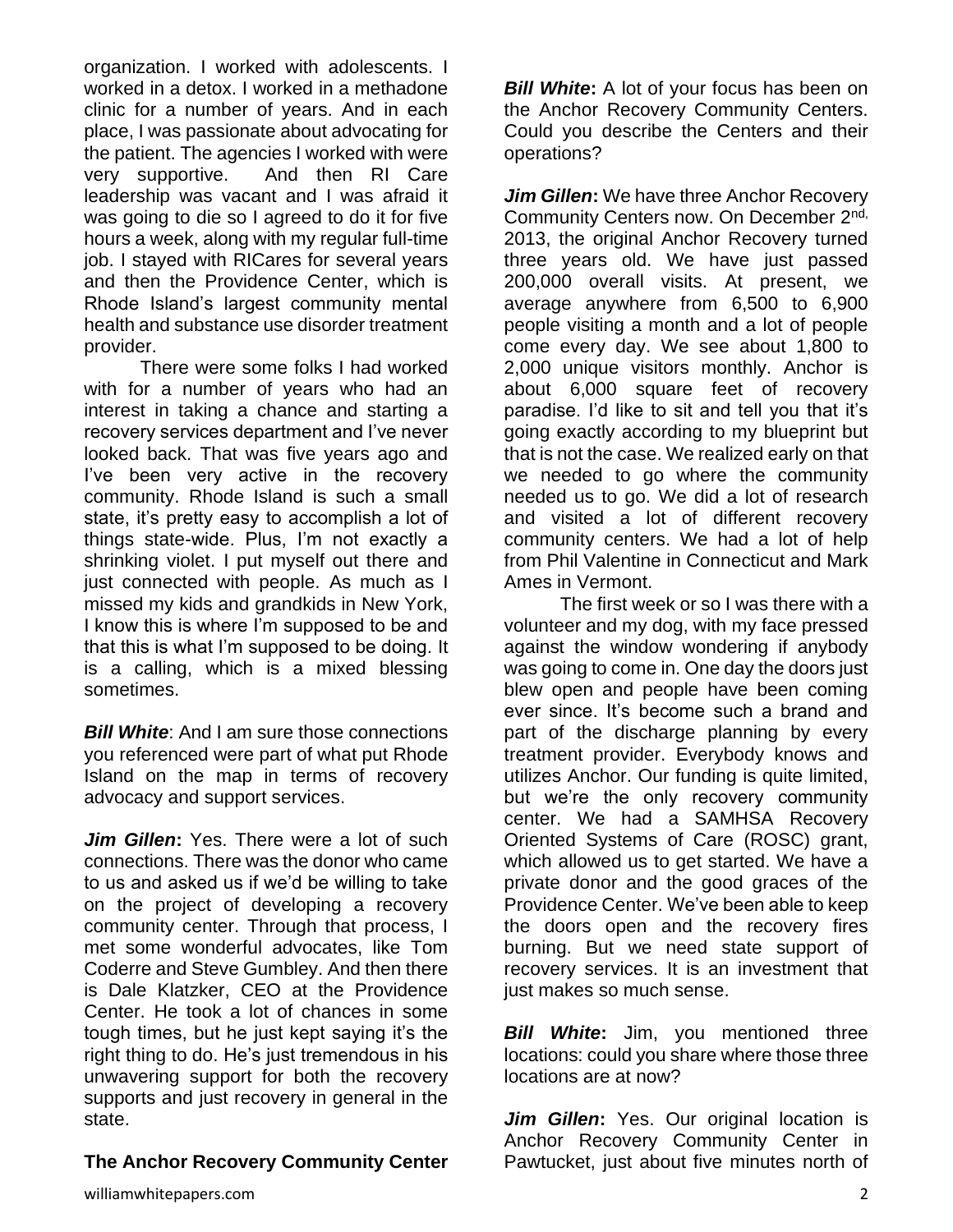Providence. And the funny thing, Bill, is that Rhode Islanders don't like to travel and one of our fears was that if we weren't in Providence, nobody would come--even if it's only five minutes north. But they did. Then, we were approached by the YMCA. We like to say we took recovery out of the basement and we put it on Main Street because their address is 249 Main Street in Pawtucket. When the YMCA approached us, it was like going main stream. They have a 117-acre campus, so we have a smaller building there and work with the YMCA on wellness for the families we serve in Warwick. They have something called, "Health Navigators," which is kind of their version of a Recovery Coach. Our recovery coach and the health navigator work with each person on a wellness plan. We believe a healthy lifestyle is paramount to recovery. We do a lot of lectures. We do a lot of outreach from our Warwick location.

This past September, we opened what's called the, "Anchor Recovery Dry DOC" -- DOC for Department of Corrections -- which is in the women's minimum security prison. It's run with help of our Recovery Coaches by and for the women in prison. They do the scheduling, they do the planning, they arrange the speakers, and all of the events that go on at Dry Dock are done with a combination of Recovery Coaches from us and the peers inside. What we're doing is running continuous recovery coach academies. We're getting them CEUs from Rhode Island College with the hope that, upon release, this is a potential avenue they can pursue as a possible line of employment.

*Bill White***:** Jim, I think this is the first recovery center I'm aware of that's inside a correctional institution.

*Jim Gillen***:** I have not heard of any other. We hope to expand on that into men's minimum, women's medium, and then men's medium. Twelve to fifteen women have been paroled or put out on probation since Dry Dock opened in September and all of them have come directly to the Anchor Recovery in Pawtucket right from the prison. They didn't even go home or where they were going to, they came to check in with us first. That's the value of building that relationship before they're released. And what we are doing in Warwick with the YMCA, to my knowledge, that's the only YMCA recovery community center partnership as well.

#### **Recovery Support Services**

*Bill White*: That's wonderful. If our readers walked in to one of the recovery community centers, what would they observe going on over the course of a typical day?

*Jim Gillen***:** Well, Pawtucket is our busiest, but the biggest thing people say when they walk in is that they feel an instant sense of relief and welcoming. We've got electric fireplaces in all of our centers with comfortable couches, big bookshelves, and a sign as soon as you walk in, "We honor and respect all paths to recovery." We greet them as soon as they come in. We open at 9:00 a.m. each day and regularly host All Recovery Meetings. We have a full-time employment counselor, which we were able to do through the ROSC grant. We've been able to keep him on, thank God. We've got a full computer room where people can come in, they can job-search. A lot of people, they can just chill and go on Facebook or connect on their e-mail.

We're not aligned with any mutual aid group, but we have a number of outside twelve-step groups that we allow to use the space. Then we have a secondary meeting room where there may be a meeting going on of the Pawtucket Foundation or a Cancer Support group. We have different neighborhood and community groups using our facilities. There may be a recovery coach training that we were doing for our recovery high school.

Then we have another meeting space and also RI Care who sublets space from us. They have all of your advocacy opportunities: your civil engagement stuff. So, there's all this going on. Then, we have another room with just a bank of telephones where we just do all day long telephone recovery coaching. So, you walk in and there are so many things to pick from and recovery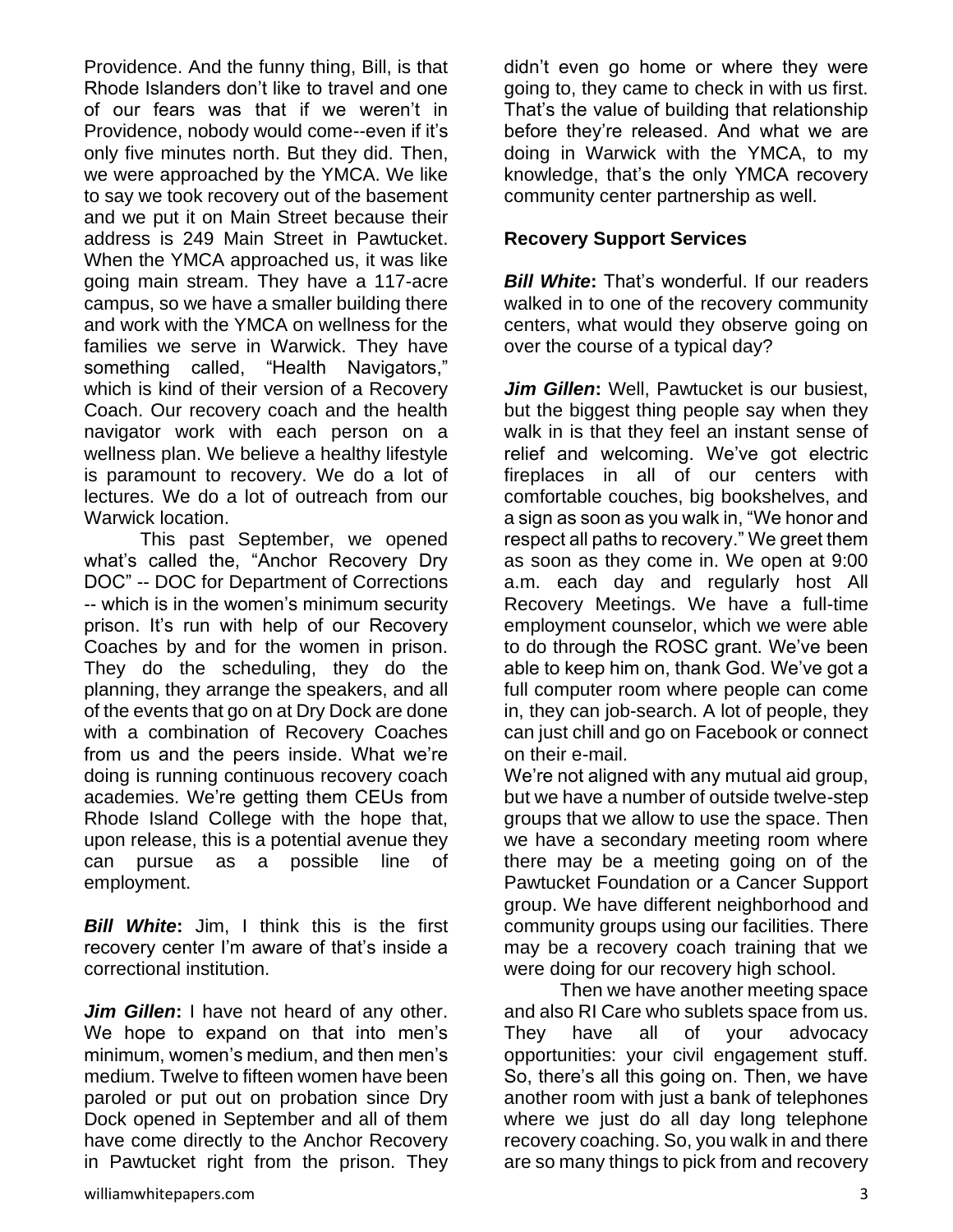coaches always there to help guide you through such choices.

## **Relationships with the Local Community**

*Bill White***:** How has your relationship with local communities of recovery evolved since your beginning?

*Jim Gillen*: It's evolved well. There were a lot of early complaints that we were violating the traditions, but we kept at it. I kept inviting their regional people in and talking with them and listening to their concerns and we just kept at it. We said, "Come and sit and spend a day with us and see what we do." And so, now, it's funny. AA's Area 61, which is like their statewide group, has used our meeting space. And the NA groups, they're involved in everything that Anchor does. We also have faith-based groups that are running, all independent.

We respect your anonymity. If that's how you want to roll, fine. But this is what we do and we're a very public face of recovery. You're always going to get kind of a zealot that's always going to find something wrong with us but it's really quieted down. We're a strong force in the community and I think people, especially in the hard-core twelvestep community, have really come to see that we are a community center with a recovery twist.

**Bill White:** You're a recovery community center but you're also a community center. I'm struck by the involvement of all kinds of outside groups in using your space, which integrates the recovery community with this whole larger theme of community service.

*Jim Gillen***:** Well, we do a lot of town hall meetings. We've had the developmental disability population utilize the center sometimes for events. That's the kind of stuff that we want. Family-oriented stuff, holiday activities, evening activities. In Pawtucket, we're open every night except Sunday night.

We're in downtown Pawtucket, and it's not a dangerous area but there are a number of empty storefronts and we still have some skeptics to contend with. So, we, use the old recovery adage of cleaning your side of the street. We do that literally through people in recovery that want to volunteer their time and we also get probationers, parolees and students who need to do some form of community service. So, clean all the way down the street. There's a fountain down by the bank that we started to clean and there's a big municipal parking lot across the street that was filthy until we cleaned it up. The city took notice and gave us free parking spots and then got a grant to plant all this greenery up and down Main Street, which they asked us to maintain. The company that installed the greenery actually came in and did workshops for our volunteers on how to care for the plants. It's so cool. Bill, I'll be out there seven o'clock in the morning, blowing garbage and cigarette butts because it's a main street, with my suit on or not, I'm out there with the blower.

*Bill White:* That's great. Now, you also once mentioned to me a special relationship you've developed with Walgreens.

*Jim Gillen***:** Yes. Walgreens is wonderful. I'm on the mayor's Substance Abuse Prevention Council and Walgreens has been doing some very community-oriented activities such as offering Narcan at their stores. So, we approached them since they have a big location right up the street from us and they have jumped in with both feet. They were a major sponsor of the Recovery for Rally. They want to be involved in recovery and they're very proud of it.

#### **Rally for Recovery**

*Bill White*: Jim, you were very involved in the Rally for Recovery National Hub Event, which was held in Providence this past year.

*Jim Gillen***:** I've been involved in all eleven rallies here. When we started, there were just fifty people and then in 2010 we were voted, "Best Rally" in the country and then awarded the National event. It was an experience like no other. As you know, I've been sick all summer, Bill. I was pretty run down but I was able to be there all day and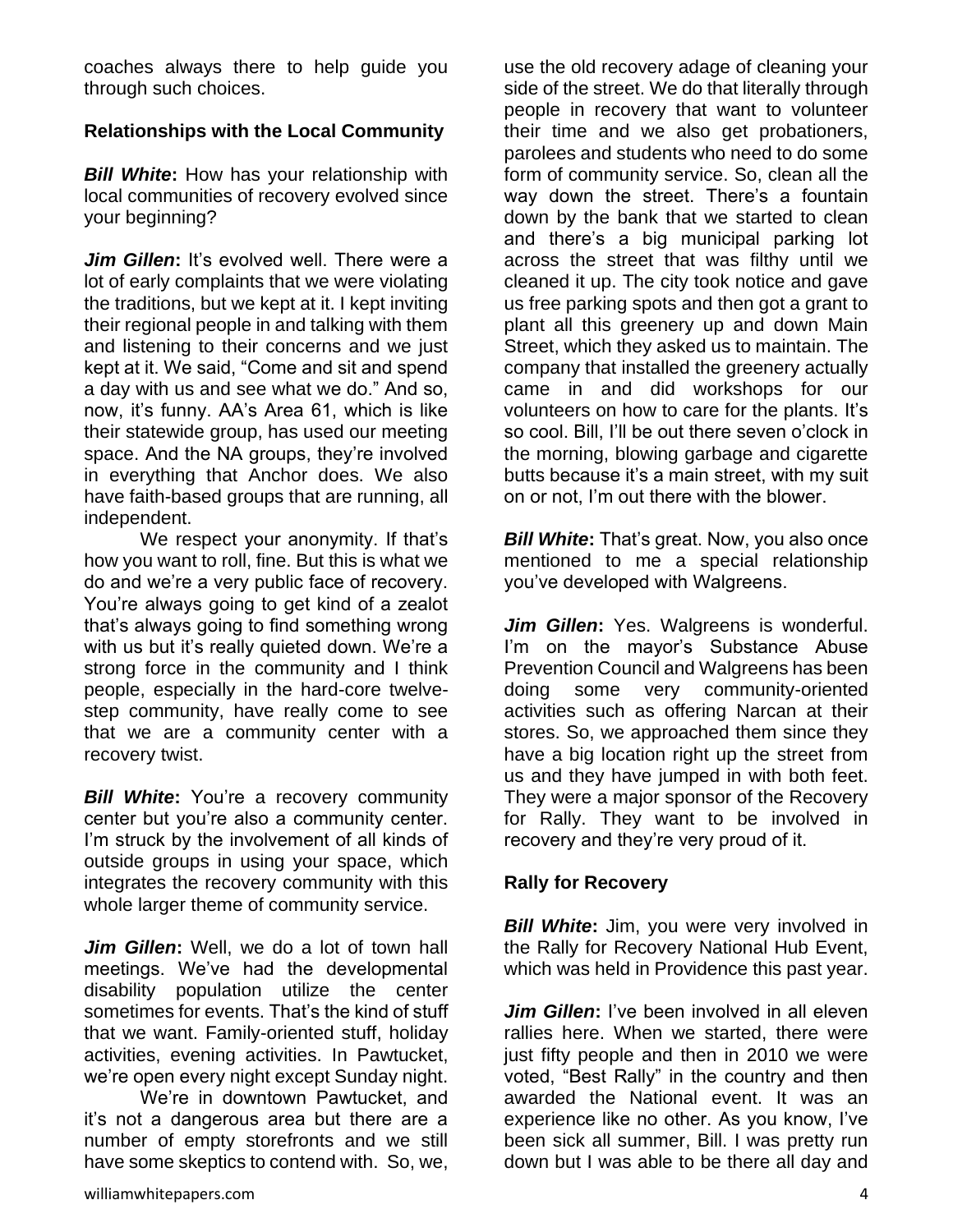we had close to 13,000 people, including Patrick Kennedy who was the Grand Marshal, David Mineta from ONDCP and Pam Hyde from SAMHSA.

We had over a hundred information booths and the City of Providence became a major partner with us, including freshly paving the streets where the event occurred. We had a procession with 50 torches and 400 luminaria candles, memorials, and we marched from our park and placed all the luminaria candles. If you look at *The Anonymous People*, there's a scene in it with the word, "Recovery" spelled out in luminaria candles. That's us.

Our volunteers were the first ones there and the last ones out. The experience of planning that and showing people not just that we throw a great party but that we could focus the event on important issues was in incredible experience. And I think people this year were really able to see what this is all about and that we need to carry this momentum forward. The carryover here in Rhode Island has been tremendous. And Anchor and the Rally have become sexy with the politicians. It's like the place to be seen. So, what we're really trying to do is to build on that. Now, we're getting our "asks" together. And our big ask is, "We need funding, too, to keep this going" and we've got a lot of people on board. Through the Providence Center, we have a direct connection to the Providence Community Health Centers. So, we really can be onestop shopping for people.

#### **Lessons Learned**

*Bill White: Jim, you've been involved in this* work quite a while. What are some of the lessons you've learned about the nature of advocacy work and how to do it and how to sustain yourself doing it over time?

*Jim Gillen***:** Well, the biggest thing for me is that the person that we're working with needs to be the author of his or her own recovery. They need to be in the drivers' seat. And coming from being a treatment provider and moving more into recovery support and advocacy, I've discovered the

value of empowering people giving them a voice--and giving them the words to make sense of it all. I want people to know that they don't have to hide anymore. It's okay to walk in and say, "I am a person in long-term recovery. Addiction is an illness and I am recovering from this illness. I had to learn that language and now I am teaching it to others.

These have been big lessons learned for me.

And there's the lesson of never giving up even when you are swimming upstream. I said to Tom Coderre a couple of years ago, "Tom, I don't know if I can keep doing this. I feel like I'm running up the hill butt naked with a bugle and when I look around there's nobody behind me (laughing)." And he promised me that day, "I'm going up that hill with you every time and I'm running alongside of you." And then he said, "I've never heard about the whole butt naked thing, but everything else works."

And we've built a strong force here. I know that I'm not that important and that I can't do it alone. I'm not effective alone. So, it's reaching out to as many groups and organizations and individuals far outside the usual suspects. Recovery is a holistic; it's not only just the whole person, it's the whole community. We teach people how important it is to get involved in their community and to be a positive voice for recovery.

*Bill White*: You referenced this shift in language. I'm wondering, for you personally, if you really began to experience yourself differently as you shifted your language.

*Jim Gillen***:** I absolutely did. My whole personal recovery has evolved and due in large part to my changing beliefs. I didn't know anything else when I first came into recovery. We were told to keep our mouths shut, that as addicts or alcoholics, we had nothing to say that anyone needed to hear. So we shut up and did our ninety in ninety. I did what I was told, but I questioned a lot of stuff. When I found like-minded people, I really expanded my thinking and it's changed how I live my own recovery. My recovery, Bill, is lived in a very broad and real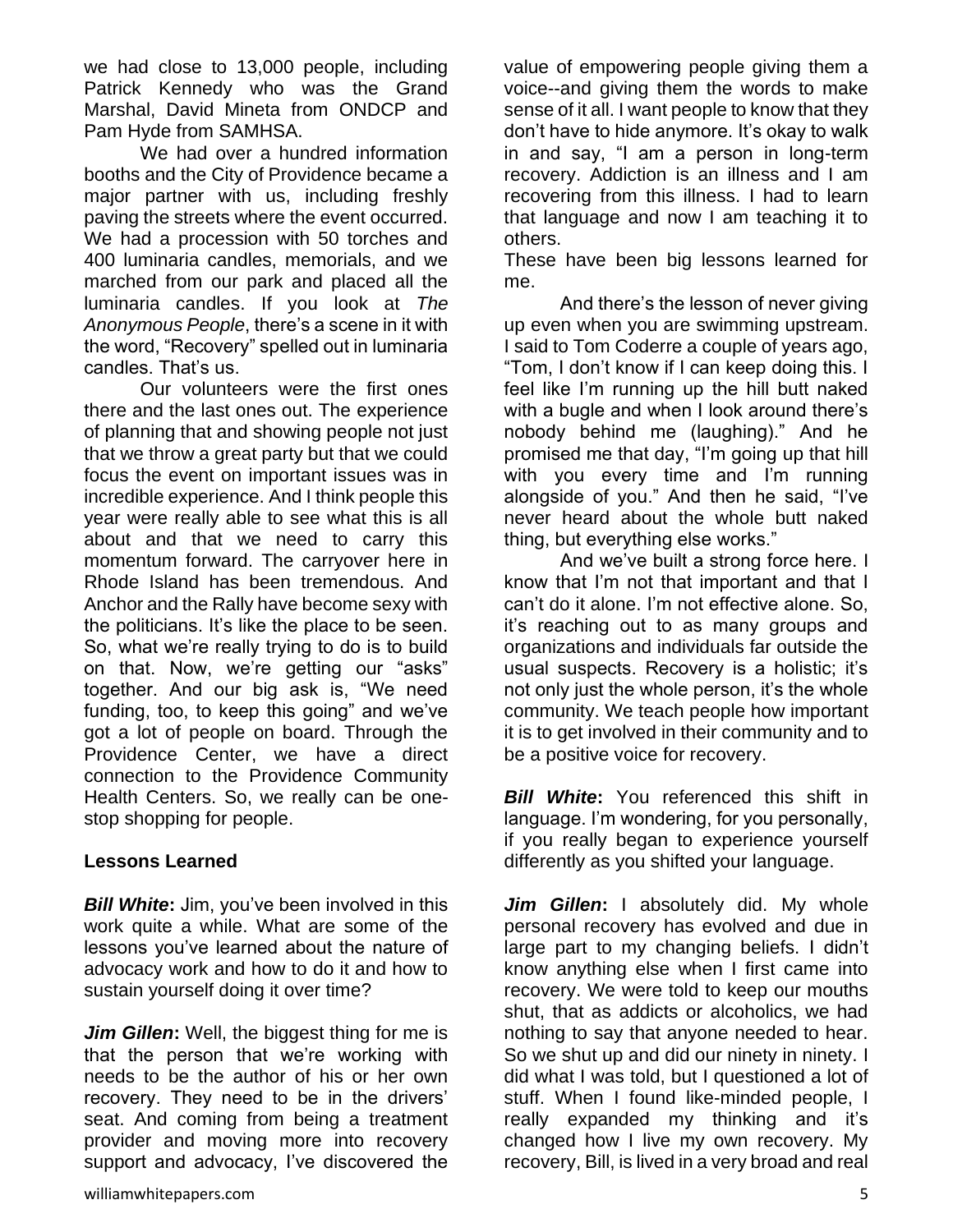sense now. I don't live in fear. And when I talk, they say, "Well, you, I might use tomorrow." You know what, I'm not using tomorrow! I'm not going to take it for granted, but I'm done. And here's the reason why: it would require a price that I'm not willing to pay.

When I'm talking to people about it, "We're people in recovery, we're people in long-term recovery." What that means for me is far more than being abstinent. That's a really good place to start, but it's all the other things that come with that. These are the things that we really want to work on because you want to enjoy your recovery. You want to get healthy. My horizons have really broadened and it changed me. And I've got to tell you, Bill, it's helped me immensely in my own personal recovery. My enthusiasm for this way of life has never been greater. People always tell me. "Jesus, Jimmy, you're the happiest, most enthusiastic SOB that I've ever run into and that can't be real." I say, "I have issues like everyone else. I mean, even having cancer, just my experiences being in long-term recovery have really helped this whole process. It doesn't mean it wasn't terrifying at times but I was really able to utilize a broad support system and a belief system that to help me get better.

#### **The Larger Recovery Movement**

*Bill White***:** Jim, how do you see the larger recovery advocacy movement in the US at this point in time?

*Jim Gillen***:** Just from my involvement over the last years, I'm really pleased with the great strides being made. Of course, I'm impatient and I'm always looking for that "wow" factor. I want that respect for us and I know it doesn't come overnight. And your pieces in the *Anonymous People*, when you talk about the difference between being anonymous and being ashamed, that screams at me, "Yes! Here we are. Speak out, people." You wouldn't have heard that a few years ago. So, we're getting there. We're not getting there as fast I'd like. We get sidetracked a lot. But we're getting there.

*Bill White:* Did you ever think you would see a day in your life when you would see recovering people marching publicly as far as the eyes could see?

*Jim Gillen***:** Never. Never. Never. I mean, the embarrassment that we all had. It's not that people didn't know that we'd had problems in the past, but I never thought I'd see the day when we could go public. Recovery is a beautiful thing and it doesn't need to be secret. I never thought I'd see this day.

## **Personal Reflections**

*Bill White:* What has been most personally meaningful for you in this advocacy work that you've been involved in?

*Jim Gillen***:** Personally, it has been the pride my children take in my work. My two sons actually performed with us at the Rally this year, which was a one-in-a-lifetime thing. There are also all of the people I have worked with who are now doing great in their recoveries and speaking out. That's as personal as it gets for me. I'm proud of them and it feels good to have been part of that. It's almost like it's just something that they were looking for their whole life. They're like paging me, "Hey, I voted this month." "Hey, I'm getting involved with RICares." "I'm going to get involved with the Legislative Day this year." "I want to go with you the next time you go to the State House." All of that's personal for me.

*Bill White***:** Jim, let me ask you a final question: would you have any advice for others who are thinking about getting involved in recovery advocacy service work?

*Jim Gillen***:** Bring it on. Bring it on. You'll be glad you did. It's rewarding. It'll be frustrating at times, but you'll see the difference that you can make if you stick with it. Come to Rhode Island and help us if you need a place to do it, but do it.